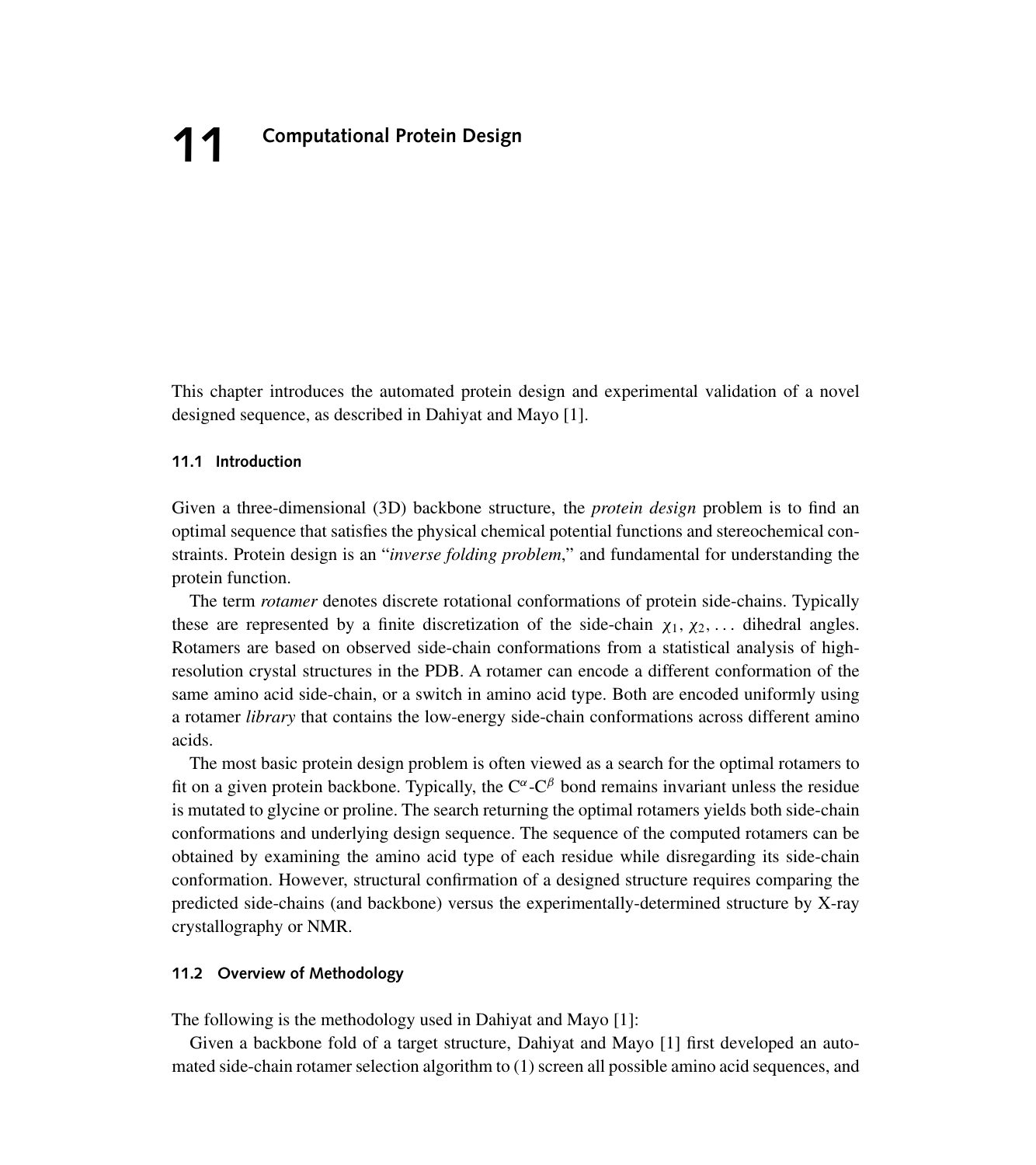(2) find the optimal sequence and side-chain orientations (rotamers). Then experimental validation by using NMR was performed to evaluate the computed optimal sequence/structures.

# **11.3 Algorithm Design**

**Input** Backbone fold (Zif268), represented by structure coordinates. Here, "Zif " stands for "zinc finger."

**Output** Optimal sequence (FSD-1). "FSD" stands for "full sequence design"; FSD-1 was the first full-length protein sequence to be designed by computational structure-based algorithms.

## **Overview**

1. The algorithm considers specific interactions between (a) side-chain and backbone and (b) side-chain and side-chain.

2. The algorithm scores a sequence arrangement, based on a van der Waals potential function, solvation, hydrogen bonding, and secondary structure propensity [1].

3. The algorithm considers a discrete set of rotamers, which are all allowed conformers of each side-chain.

4. The algorithm applies a *dead-end elimination* (DEE) algorithm to prune rotamers that are inconsistent with the global minimum energy solution of the system.

**Details** The inputs of the algorithm are structure coordinates of the target motif's backbone, such as N,  $C^{\alpha}$ , C', and O atoms, and  $C^{\alpha}$ -C<sup> $\beta$ </sup> vectors. The residue positions in the protein structure are partitioned into *core*, *surface*, and *boundary* classes. The set of possible amino acids at the core positions is {Ala, Val, leu, Ile, Phe, Tyr, Trp}. The set of amino acids considered at the surface positions is {Ala, Ser, Thr, His, Asp, Asn, Glu, Gln, Lys, Arg}. The combined set of both core and surface amino acids are considered for the boundary positions.

*Note* The total number of possible amino acid sequences is equal to the product of possible amino acids at each residue position. For instance, suppose that there are 7 possible amino acids at one core position, and 16 possible amino acids at each of 7 boundary positions, and 10 possible amino acids at each of 18 surface positions. The search space consists of  $7 \times 16^7 \times 10^{18} = 1.88 \times 10^{27}$ possible amino acid sequences.

The algorithm is divided into two phases:

**Phase 1 (Pruning)** The algorithm applies DEE to find and eliminate rotamers that are dead-ending with respect to the global minimum energy conformation (GMEC). A rotamer r at residue position i will be eliminated (i.e., proven to be dead-ending) if there is another rotamer t at the same position such that replacing r by t will always reduce the energy. However, naïvely checking this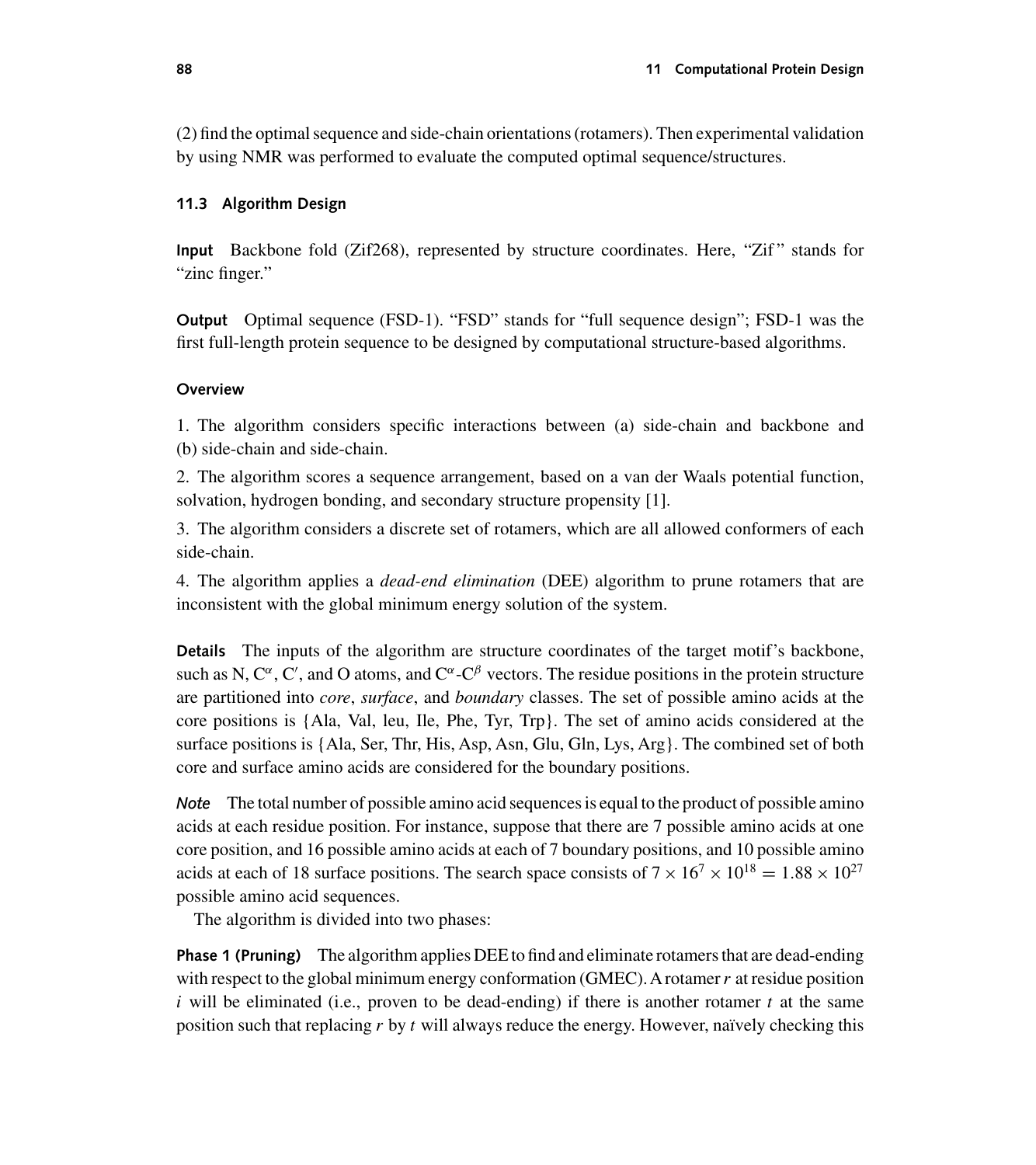will still take exponential time. Therefore, the following pruning was applied. Below,  $i_r$  denotes rotamer r at sequence position i. Similarly,  $i_t$  and  $j_s$  denote, respectively, rotamer t at position i, and rotamer  $s$  at position  $j$ .

DEE Condition If there exists a rotamer  $t$  satisfying

$$
E(i_r) - E(i_t) + \sum_{j} \min_{s} (E(i_r, j_s) - E(i_t, j_s)) > 0,
$$
\n(11.1)

then r will be eliminated, where  $E(i_r)$  and  $E(i_t)$  represent *self-energies*, that is, energies between the atoms of a single rotamer (e.g.,  $i_r$ ). By convention, and for convenience, we include in the self-energy term the *rotamer-template energies* also. In this context, "template" means the geometric structure of the protein backbone atoms.  $E(i_r, j_s)$  and  $E(i_t, j_s)$  represent residue *pairwise*, rotamer-rotamer energies for rotamers  $i_r$ ,  $i_t$ , and  $j_s$ . The condition in equation (11.1) ensures that replacing  $r$  by  $t$  will always reduce the energy, regardless of what the rotamers at other residue positions are. The intuition behind equation (11.1) is given in section 11.4.

Note that we have "overloaded" the operator E to represent both self-energies (e.g.,  $E(i_r)$ ) and residue-pairwise energies (e.g.,  $E(i_r, j_s)$ ). Many protein design algorithms (including most of those in this book) explicitly require that the energy function  $E$  be residue-pairwise additive. The DEE algorithms directly exploit this assumption. In general, DEE algorithms could, in principle, be extended to work with residue-k-wise additive energy functions instead, for a small constant  $k > 2$ . However, parameterizing such energy functions requires care, and can be difficult. In general, "N-body" energy functions (where N is the total number of atoms) such as the Generalized Born/Poisson-Boltzmann solvation models are not amenable to DEE. However, there are approximate pairwise solvation models, and these are discussed in chapter 12.

Different scoring functions  $E$  are defined for core, surface, and boundary residues separately. The scoring function for core residues uses "a van der Waals potential to account for steric constraints and an atomic solvation potential favoring the burial and penalizing the exposure of nonpolar surface area" [1]. The surface residues apply a hydrogen-bond potential and secondary structure propensities, and a van der Waals potential. The residues at the boundary positions use a combination of both core and surface scoring functions. The details of these scoring functions, and how they are combined, are sketched in [1], but are discussed at length in a U.S. Patent [7]. Further discussion of empirical molecular mechanics energy and scoring functions is given in chapter 12.

**Phase 2 (Enumeration)** For any residue position i, let  $R_i$  be the set of remaining rotamers that are not eliminated in Phase 1. The algorithm then enumerates all the combinations of remaining rotamers—that is,  $\prod_i R_i$ —to find the combination that has the global minimal energy. Enhancements to DEE (e.g., [3, 2]) also prune *pairs* of rotamers that are inconsistent with the GMEC, returning only subsets  $R_{ij} \subset R_i \times R_j$  of the pairwise cross products. Rotamer pairs in  $R_i \times R_j$ but outside  $R_{ij}$  cannot participate in the GMEC.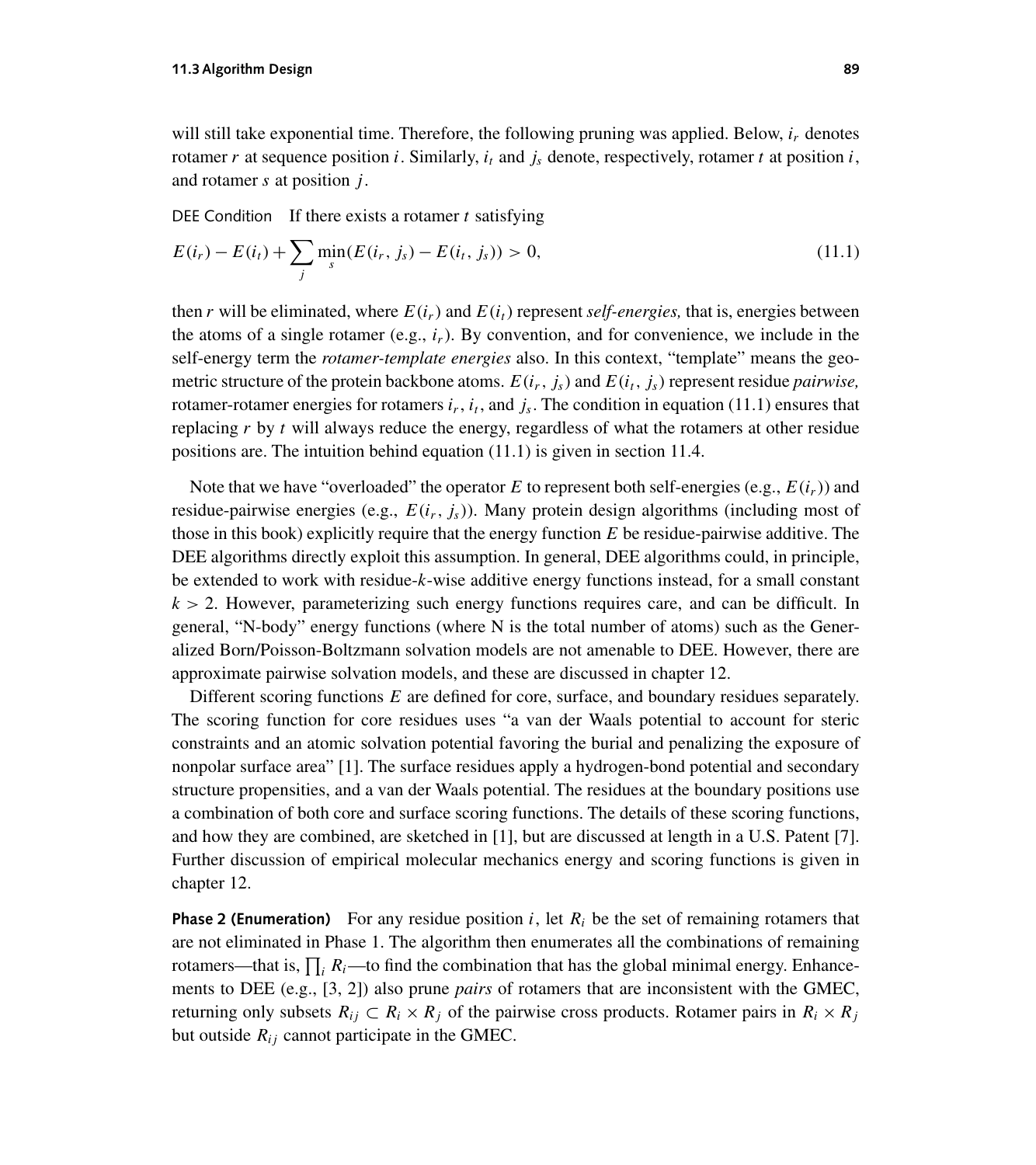|            |        | 5           | 10                                                      | 15     | 20                 | 25        |
|------------|--------|-------------|---------------------------------------------------------|--------|--------------------|-----------|
|            | EМ     | w           | kМ                                                      |        | <b>MAYYY</b><br>MМ | <b>WW</b> |
| FSD-1      |        |             | Q Q Y T A K I K G R T F R N E K E L R D F I E K F K G R |        |                    |           |
| Zif268     |        |             | KPFQCRICMRNFSRSDHLTTHIRTHTGE                            |        |                    |           |
| Rank<br>10 | E      |             | н                                                       |        |                    | R         |
| 20         |        |             | т                                                       |        |                    |           |
| 30         |        |             |                                                         |        |                    | E         |
| 40         |        |             |                                                         |        |                    | E<br>R    |
| 50         | E      |             |                                                         | K<br>R |                    |           |
| 60         | E      |             |                                                         | КR     |                    |           |
| 70         | E      |             | ο                                                       |        |                    |           |
| 80         | R      |             |                                                         |        |                    | R         |
| 90         | E      |             |                                                         |        |                    | R         |
| 100        |        |             |                                                         | K<br>R |                    | н         |
| 200        | т      |             |                                                         | ΚE     | K<br>K             |           |
| 300        | I<br>E |             |                                                         | K R    |                    |           |
| 400        | E      |             |                                                         |        |                    | т         |
| 500        | E      |             |                                                         |        |                    |           |
| 600        |        |             | K                                                       | K<br>D | K                  |           |
| 700        |        |             |                                                         | ΚR     | Q                  |           |
| 800        | E      |             | E<br>ю                                                  |        |                    |           |
| 900        | E      |             |                                                         |        | K<br>R             |           |
| 1000       | E<br>∩ | F<br>∩<br>Û |                                                         | ĸ<br>E | K K<br>$\cap$      |           |

### **Figure 11.1**

Comparison of computed sequence FSD-1 and the target sequence Zif268 [1]. Sequence of FSD-1 aligned with the second zinc finger of Zif268. The bar at the top of the figure shows the residue position and the open bars indicate the 20 surface positions. The alignment matches positions of FSD-1 to the corresponding backbone template positions of Zif268. Of the six identical positions (21 percent) between FSD-1 and Zif268, four are buried  $(lle^7, Phe^{12}, Leu^{18}, and lle^{22})$ . The zinc-binding residues of Zif268 are boxed. Representative nonoptimal sequence solutions determined by means of a Monte Carlo simulated annealing protocol are shown with their rank. Vertical lines indicate identity with FSD-1. The symbols at the bottom of the figure show the degree sequence conservation for each residue position computed across the top 1,000 sequences: filled circles indicate more than 99 percent conservation, half-filled circles indicate conservation between 90 and 99 percent, open circles indicate conservation between 50 and 90 percent, and the absence of a symbol indicates highest occurence at each position is identical to the sequence of FSD-1. Single-letter abbreviations for amino acid residues as follows: A, Ala; C, Cys; D, Asp; E, Glu; F, Phe; G, Gly; H, His; I, lle; K, Lys; L, Leu; M, Met; N, Asn; P, Pro; Q, Gln; R, Arg; S, Ser; T, Thr; V, Val; W, Trp; and Y, Tyr [1]. Reprinted with permission from AAAS.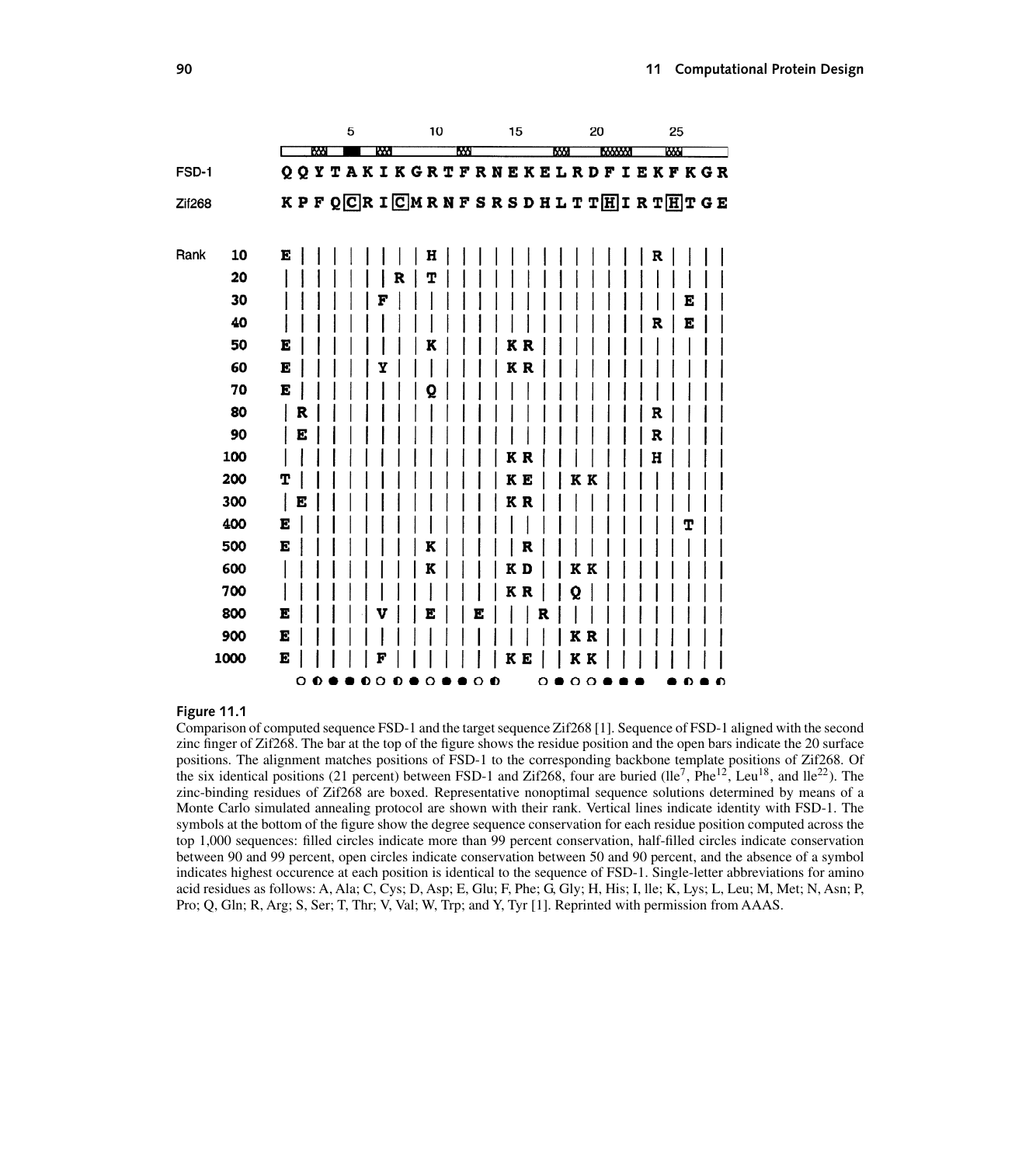

**Figure 11.2 (plate 9)**

Backbone structure comparison of computed sequence FSD-1 and the target sequence Zif268 [1]. Comparison of the FSD-1 structure (blue) and the design target (red). Stereoview of the best-fit superposition of the restrained energy minimized average NMR structure of FSD-1 and the backbone of Zif268. Residues 3 to 26 are shown. [1]. Reprinted with permission from AAAS.

Phase 1 is provably correct, in that no rotamer will be pruned if it is part of the GMEC. Phase 1 is also polynomial-time. Phase 2 can be made provable using the  $A^*$  search algorithm (chapter 12 and [4]). That is,  $A^*$  after DEE will guarantee to compute the GMEC. Phase 2 is worst-case exponential-time.

**Results** Figure 11.1 shows the comparison of optimal computed sequence FSD-1 and the target sequence Zif268. Figure 11.2 (plate 9) compares the experimentally determined structure of the optimal computed sequence FSD-1 versus the structure of the target backbone sequence Zif268.

## **11.4 Intuition: Dead-End Elimination**

Here is the intuition behind equation (11.1), the Dead-End Elimination (DEE) condition. We repeat it here for clarity:

$$
E(i_r) - E(i_t) + \sum_{j} \min_{s} (E(i_r, j_s) - E(i_t, j_s)) > 0.
$$
\n(11.1)

Recall that lower energy is better; we are searching for the GMEC. The DEE condition (equation 11.1) tells us that we can prune a *candidate* rotamer  $i<sub>r</sub>$  if certain conditions hold. Those conditions include: the existence of a *competitor* rotamer  $i_t$  (i.e., a competitor rotamer t, also at position i) that is better than  $i_r$ . But how can we prove that t is better than r? For this calculation, it will be helpful to use the perspective of a *witness* rotamer  $j_s$ . In this biophysical modeling problem, the only "perspective" a witness can have on the discrete choice  $i_r$  versus  $i_t$  is its energetic interaction with the candidate versus the competitor. One of these energies will be more favorable, which implies we may construct a penalty for the choice of rotamer r versus t at position i.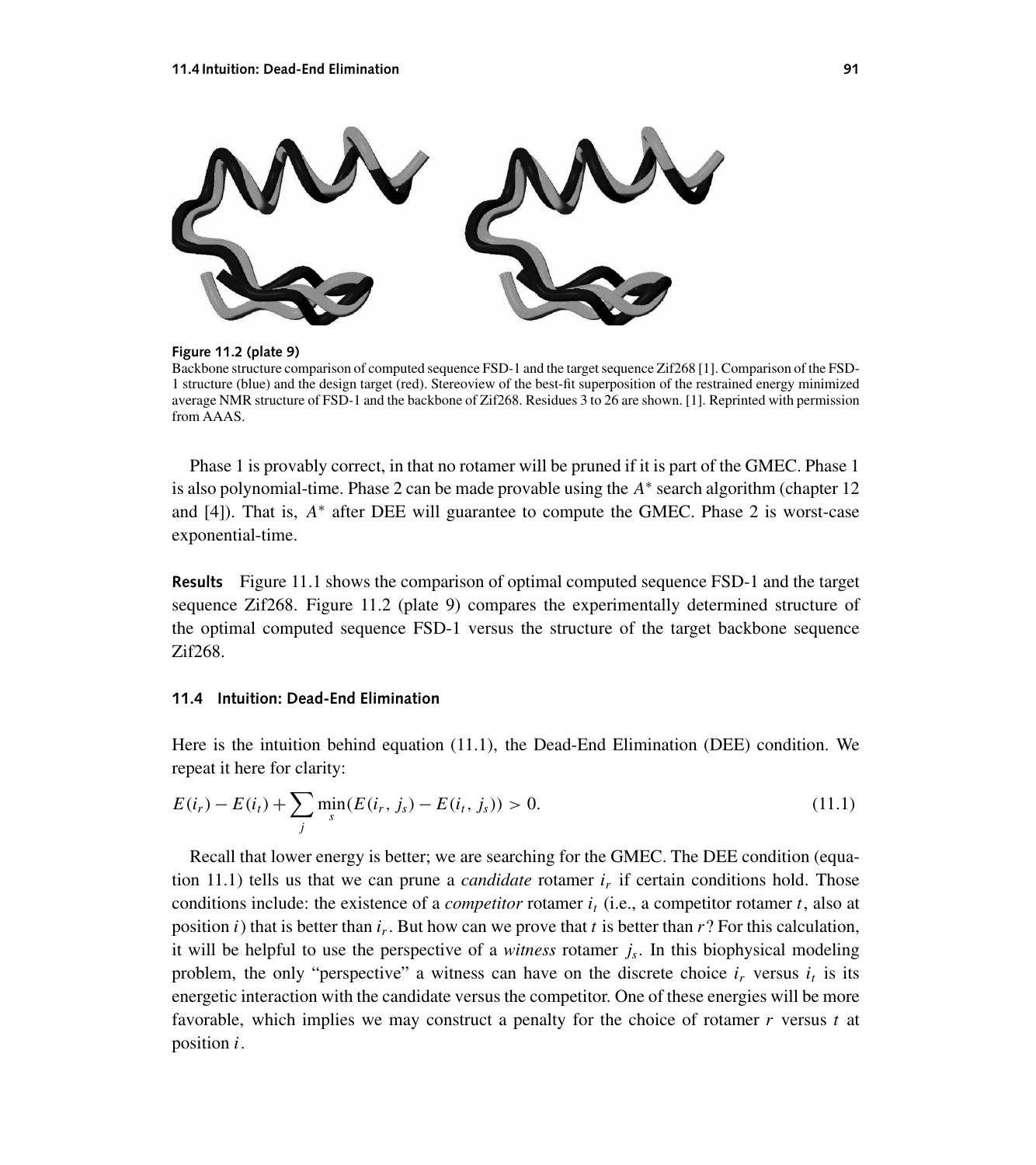First, the DEE condition contains a local side-chain-backbone penalty encoding the cost of choosing  $i_r$  versus  $i_t$ . This is  $E(i_r) - E(i_t)$ . It is independent of  $j_s$ .

The DEE condition also includes a pairwise side-chain-side-chain penalty for the cost of choosing  $i_r$  versus  $i_t$ , from the perspective of  $j_s$ . Now, if we *knew* what rotamer s was at position j, then this penalty would simply be  $E(i_r, j_s) - E(i_t, j_s)$ . Since we don't, all possible rotamers at position j must be considered. The pairwise penalty is built by computing at position j a *lower bound* on the  $i_r$  versus  $i_t$  penalty, namely, min $(E(i_r, j_s) - E(i_t, j_s))$ . The minimization occurs over all *possible* rotamers s at position *j*. Then a sum is computed of *all* such lower bounds over all residue positions:  $\sum \min_s(E(i_r, j_s) - E(i_t, j_s))$ . If the entire quantity on the left-hand side j in equation (11.1) is positive, then rotamer  $i<sub>r</sub>$  can be pruned, since we have proven it cannot participate in the GMEC.

Finally, the DEE criterion can be efficiently computed, in polynomial time, by enumerating triples of the form  $(i_r, i_t, j_s)$ . We prove this below.

## **11.5 Complexity Analysis**

Let *n* denote the number of residues, and *r* denote the (maximum) number of possible rotamers for each residue.

We first analyze the time complexity of DEE pruning in phase 1. For each rotamer at a specific residue position i, it takes time  $O(nr)$  to search all r possible amino acids in all other  $n-1$ positions to find  $\sum_j \min_s [E(i_r, j_s) - E(i_t, j_s)]$ . Comparisons with other rotamers at the same position *i* take  $r \cdot O(nr) = O(nr^2$  time. Since we need to consider all possible rotamers at every position i, the total DEE pruning takes  $n \cdot r \cdot O(nr^2) = O(n^2r^3)$  time. So DEE is polynomial time!

Although the pruning step will eliminate many states (that is, many configurations of rotamers) in the search space, it cannot guarantee that the number of the remaining states is small enough for the enumeration to be efficient. Even if there are only two rotamers remaining for each position, the worst-case time to find the state that minimizes the energy is still exponentially large.

*Note* In fact, the optimization problem of finding the GMEC in protein design has been proven NP-hard [5], and even NP-hard to approximate [6].

## **11.6 Experimental Validation: Interplay of Computational Protein Design and NMR**

The solution structure for the computed sequence FSD-1 was obtained by using  $2D<sup>T</sup>H NMR$ spectroscopy. Sample NMR data, including a NOESY spectrum, are shown in figure 11.3. X-PLOR plus the standard protocols for hybrid distance geometry-simulated annealing were used to calculate the structure. Table 11.1 and Figure 11.4 (plate 10) show an ensemble of 41 structures that are consistent with good geometry and distance constraints within a small tolerance. The structure of FSD-1 was close to the target structure (Zif268), validating the structure-based protein design algorithm using DEE.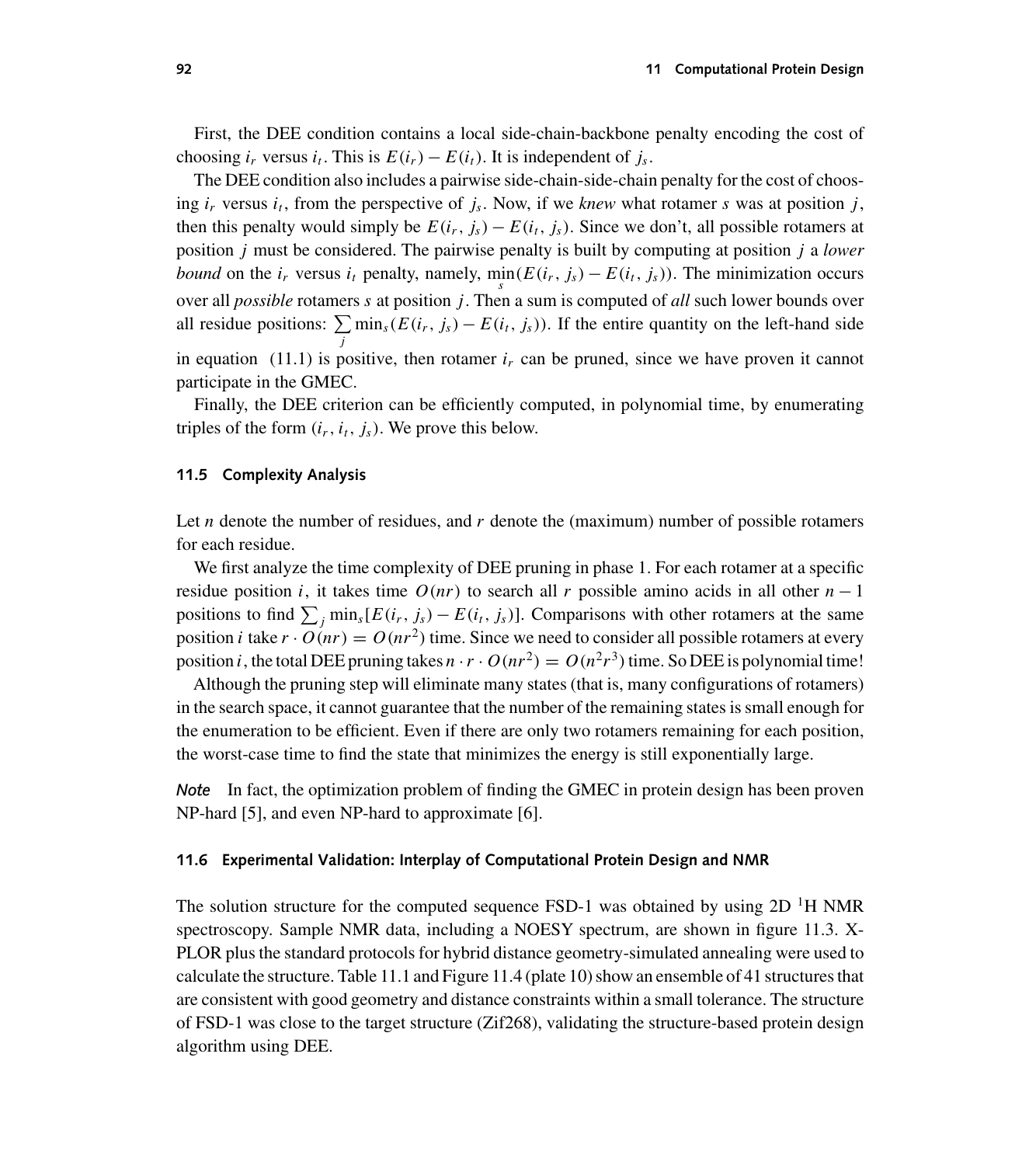

### **Figure 11.3**

NMR data for FSD-1: (a) FSD-1, sequential and short-range NOE connectivities. The "d" denotes a contact between the indicated protons. All adjacent residues are connected by H<sup>α</sup>-HN, HN-HN, or H<sup>β</sup>-HN NOE crosspeaks, The helix (residues 15 to 26) is well-defined by short-range connections, as is the hairpin turn at residues 7 and 8; (b)  $2D<sup>1</sup>H NOESY$ spectrum for the optimal computed sequence FSD-1. Several long-range NOEs from  $Ile^7$  and  $Phe^{12}$  to the helix help define the fold of the protein. The starred peak has an ambiguous F1 assignment,  $\text{Ile}^{22}$  Hd1 or Leu<sup>18</sup> Hd2 [1]. Reprinted with permission from AAAS.

## **Table 11.1**

NMR structure determination of FSD-1: distance restraints, structural statistics, and atomic root-mean-square (rms) derivations

|                                           | Distance restraints                      |                                                 |
|-------------------------------------------|------------------------------------------|-------------------------------------------------|
| Intraresidue                              |                                          | 97                                              |
| Sequential                                | 83                                       |                                                 |
| Short range $( i - j  = 2$ to 5 residues) |                                          | 59                                              |
| Long range $( i - j  > 5$ residues)       |                                          | 35                                              |
| Hydrogen bond                             |                                          | 10                                              |
| Total                                     |                                          | 284                                             |
|                                           | Structural statistics                    |                                                 |
| rms deviations                            | $(SA) \pm SD$                            | $(SA)_{r}$                                      |
| Distance restraints $(\dot{A})$           | $0.043 \pm 0.003$                        | 0.038                                           |
| Idealized geometry                        |                                          |                                                 |
| Bonds $(A)$                               | $0.0041 \pm 0.0002$                      | 0.0037                                          |
| Angles (degrees)                          | $0.67 \pm 0.02$                          | 0.65                                            |
| Impropers (degrees)                       | $0.53 \pm 0.05$                          | 0.51                                            |
|                                           | Atomic rms deviations $(A)^*$            |                                                 |
|                                           | $\langle S A \rangle$ versus $SA \pm SD$ | $\langle S A \rangle$ versus $(S A)_{r} \pm SD$ |
| <b>Backbone</b>                           | $0.54 \pm 0.15$                          | $0.69 \pm 0.16$                                 |
| $Backbone + nonpolar side-chains†$        | $0.99 \pm 0.17$                          | $1.16 \pm 0.18$                                 |
| Heavy atoms                               | $1.43 \pm 0.20$                          | $1.90 \pm 0.29$                                 |

\*Atomic rms deviations are for residues 3 to 26, inclusive. Residues 1, 2, 27, and 28 were disordered [ $\phi$ ,  $\psi$ , angular order parameters (34) < 0.78] and had only sequential  $|i - j| = 2$  NOEs. †Nonpolar side-chains are from residues Tyr<sup>3</sup>, Ala<sup>5</sup>,  $\text{I}$ le<sup>7</sup>, Phe<sup>12</sup>, Leu<sup>18</sup>, Phe<sup>21</sup>, Ile<sup>22</sup>, and Phe<sup>25</sup>, which constitute the core of the protein. (SA) are the 41 simulated annealing structures, SA is the average structure before energy minimization,  $\langle SAS \rangle$  are the restrained energy minimized average structure, and SD is the standard deviation.

Source: [1]. Reprinted with permission from AAAS.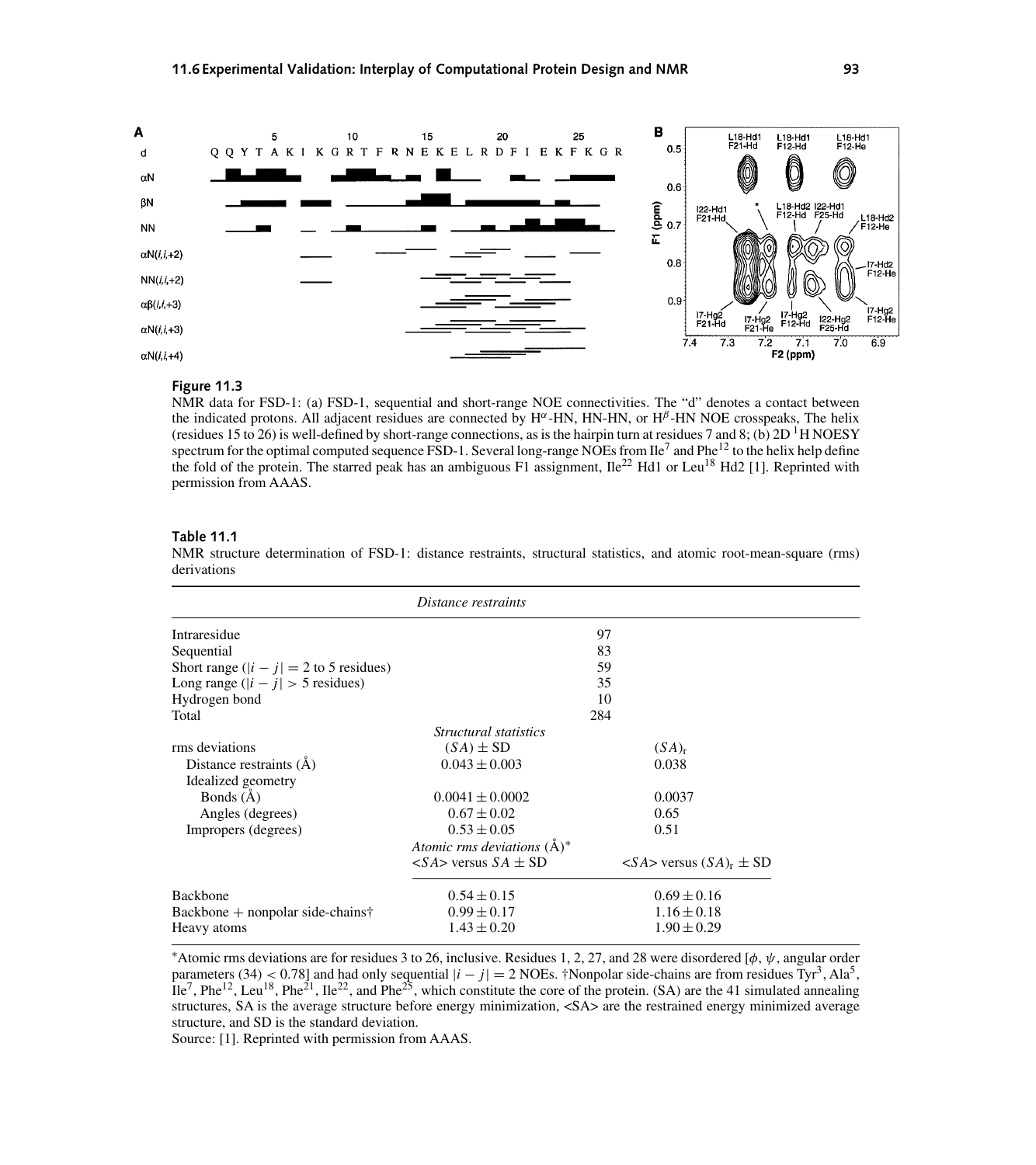

## **Figure 11.4 (plate 10)**

Empirically determined NMR structure ensemble of FSD-1, including side-chains. Stereoview showing the best-fit superposition of the 41 converged simulated annealing structures from XPLOR. The backbone  $C^{\alpha}$  trace is shown in blue and the side-chain heavy atoms of the hydrophobic residues (Tyr<sup>3</sup>, Ala<sup>5</sup>, Ile<sup>7</sup>, Phe<sup>12</sup>, Leu<sup>18</sup>, Phe<sup>21</sup>, Ile<sup>22</sup>, and Phe<sup>25</sup>) are shown in magenta. The amino terminus is at the lower left of the figure and the carboxyl terminus is at the upper right of the figure. The structure consists of two antiparallel strands from positions 3 to 6 (back strand) and 9 to 12 (front strand), with a hairpin turn at residues 7 and 8, followed by a helix from positions 15 to 26. The termini, residues 1, 2, 27, and 28 have very few NOE restraints and are disordered [1]. Reprinted with permission from AAAS.

The structure determination in [1] also represents a simple didactic example of the classic method of NMR protein structure determination in the solution state, based primarily on NOEs. Hence, this experimental study illustrates the biophysical concepts introduced in the preceding chapters on NMR. Although FSD-1 is a small protein, the basic concepts such as sequential and short-range NOEs, NOESY crosspeaks, NOESY assignment, structural ensembles, and the simulated annealing structure determination protocols, are illustrated in this study. For example, note the ambiguous NOESY crosspeak assignment (\*) in figure 11.3b. The NOE patterns exploited by the JIGSAW algorithm (chapter 8) are clearly seen in figure 11.3a.

This example of NMR structure determination in the solution state is a special and restricted case, in which FSD-1 could be synthesized through solid-phase 9H-fluoren-9-ylmethoxycarbonyl (Fmoc) chemistry. A modern study of a larger protein would typically employ stable isotopic labeling by recombinant protein expression in a bacterial host (such as *E. coli*) followed by protein purification by fast protein liquid chromatography (FPLC), and additional NMR experiments (e.g., triple-resonance, IPAP) for assignments and to measure structural restraints such as RDCs in weakly aligned conditions (chapters 15–18). Nevertheless, these results represent a successful end-to-end study using the techniques we have been discussing, including algorithms for protein design and NMR structural biology.

### **References**

<sup>[1]</sup> B. I. Dahiyat and S. L. Mayo. De novo protein design: Fully automated sequence selection *Science* 278;5335 (1997 October 3):82.

<sup>[2]</sup> J. Desmet J, De Maeyer M, and Lasters I. Theoretical and algorithmical optimization of the dead-end elimination theorem. *Pacific Symposium on Biocomputing* (1997):122–133. PubMed PMID: 9390285.